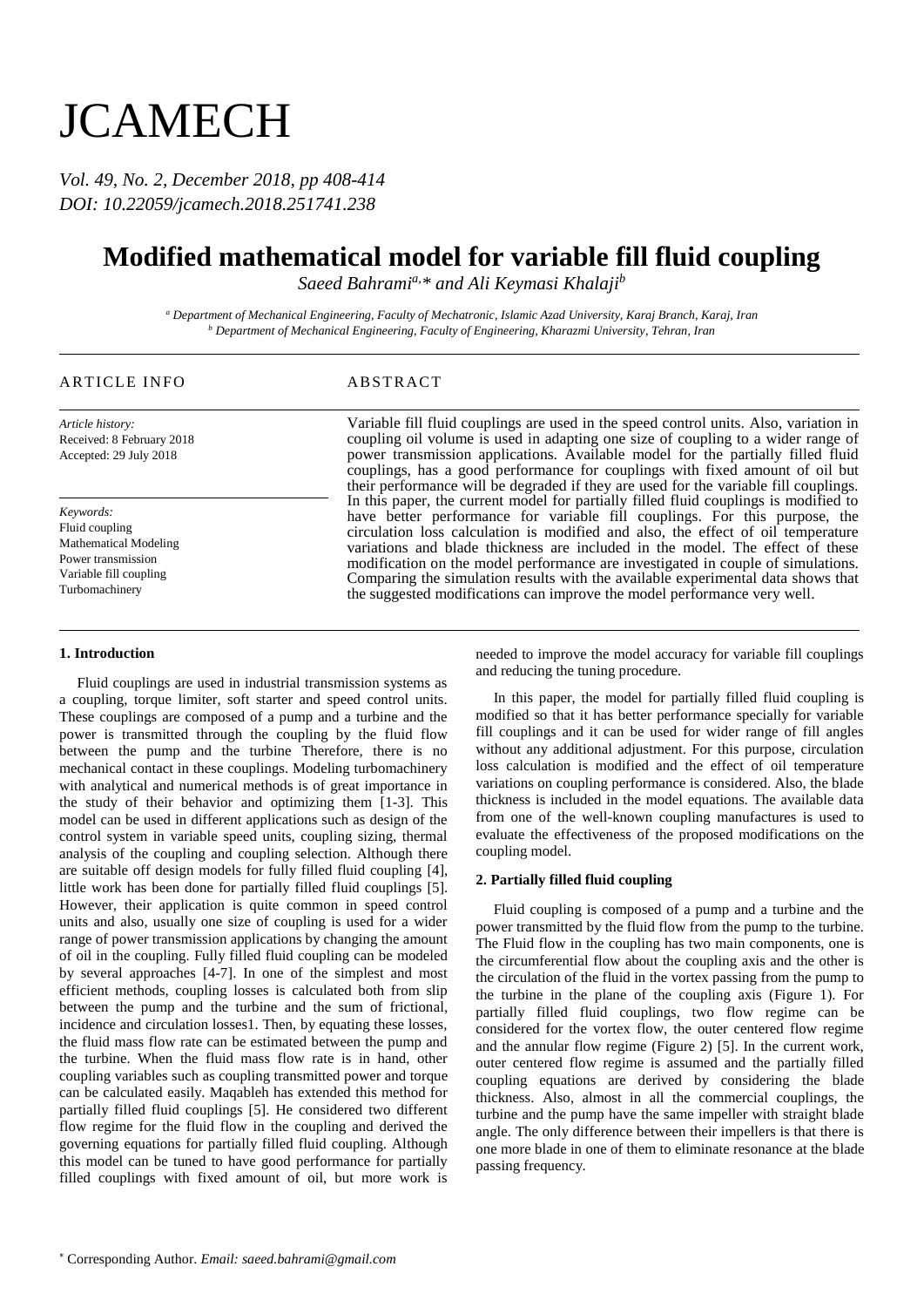

**Figure 1.** Fluid coupling and the oil flow path(b)



**Figure 2.** Coupling configuration, outer centered and annular flow

By the assumption of the outer centered flow regime for the vortex flow and straight blades, the geometric dimensions of the vortex can be calculated from continuity equation and coupling geometry,

$$
R_i = \frac{(D'-d')}{2} \tag{1}
$$

$$
R_o = \frac{(D'+d')}{2} \tag{2}
$$

$$
D + d = D' + d'
$$
 (3)

in which D, D', d and d' are center to center distance of the cups, center to center distance of the fluid vortex, cup diameter and vortex diameter respectively. If one defines oil volume fraction F as,

$$
F = \frac{\text{oil volume}}{\text{coupling volume}} = \frac{d^{2} D'}{d^{2} D}
$$
 (4)

and then combines eq. (4) with eq. (3), following third order equation can be reached to calculate the vortex diameter (d'),

$$
d^{3}-(D+d) d^{2}+FD d^{2}=0
$$
 (5)

Then, eq. (1) to eq. (3) can be used to calculate other coupling parameters. Now, by the assumption of the linear velocity profile for the vortex flow (Figure 3) and applying the continuity equation the vortex mean radius (Rm)can be calculated by,

$$
R_{m} = \sqrt{\frac{R_{o}^{2} + R_{i}^{2}}{2}}
$$
 (6)

After calculating the geometric dimensions of the vortex, the fluid speed that passes between the pump and the turbine should be calculated. This can be done by equating the loss calculated from the slip between the pump and the turbine and the loss calculated from the sum of frictional, incidence and circulation losses.

The torque developed in a turbomachine can be estimated by calculating the rate of change of angular momentum [4]. Consequently, if one assumes that fluid leaves the impeller's blade with the same angle (which is zero for straight blades) the coupling torque  $(τ)$ will be,

$$
\tau = \int_{R_o} (C_{\theta_2} R - C_{\theta_4} r) dm
$$
  
\n
$$
= \int_{R_m} R_o \rho P^2 \rho (2\pi R - Z_p t) (R - R_m) \omega_{vor} dR
$$
  
\n
$$
- \int_{R_n} R_m \rho t^2 \rho (2\pi r - Z_t t) (R_m - r) \omega_{vor} dr
$$
\n(7)



Figure 3. Geometric parameters of the coupling (a) and linear velocity distribution in the vortex (b)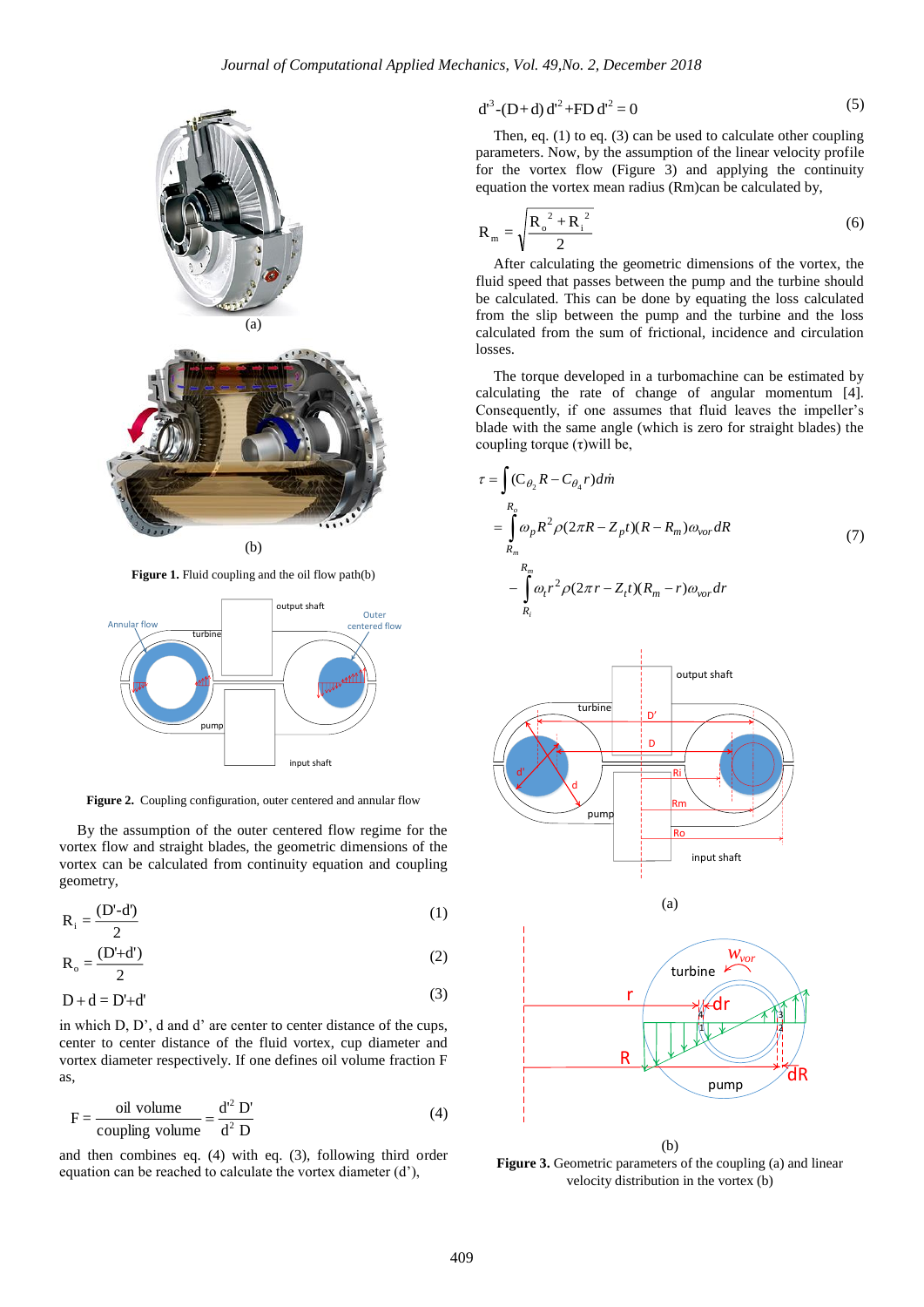in which  $C_{\theta}$  is the tangential component of the fluid velocity,  $Z_{p}$ is the number of blades in the pump,  $Z_t$  is the number of blades in the turbine, t is the blade thickness,  $\omega_p$  is the angular velocity of the pump,  $\omega_t$  is the angular velocity of the turbine and  $\omega_{\text{vor}}$  is the angular velocity of the fluid circulation in the vortex. Integrating this equation with the assumption of the linear velocity distribution for the vortex will give,

$$
\tau = \mathbf{K}_1 \, \omega_{\text{vor}} \, \omega_{\text{p}} \tag{8}
$$

where,

$$
K_{1} = 2 \pi \rho \left[\frac{R_{o}^{5}}{5} - \frac{R_{o}^{4} R_{m}}{4} + \frac{R_{m}^{5}}{20}\right] - (1 - S)(\frac{Rm^{5}}{20} - \frac{R_{1}^{4} R_{m}}{4} + \frac{R_{1}^{5}}{5})]
$$
  
-  $\rho Z_{p} t \left[\frac{(R_{o}^{4} - R_{m}^{4})}{4} + \frac{R_{m} (R_{o}^{3} - R_{m}^{3})}{3}\right] - (1 - S) \rho Z_{t} t \left[\frac{(R_{m}^{4} - R_{1}^{4})}{4} + \frac{R_{m} (R_{m}^{3} - R_{1}^{3})}{3}\right]$  (9)

and S is the slip factor and it is defined as,

$$
S = \frac{\omega_p - \omega_t}{\omega_p} \tag{10}
$$

Now, the coupling loss  $(P_{loss})$  can be calculated by the difference between the input work to the pump impeller( $P_p$ ) and the output work from the turbine runner $(P_t)$ ,

$$
P_{\text{loss}} = P_p - P_t = K_1 \omega_{\text{vor}} \omega_p^2 (1 - S) \tag{11}
$$

On the other hand, the coupling loss can be estimated from the sum of frictional( $P_f$ ), incidence ( $P_i$ ) and circulation losses ( $P_c$ ),

$$
P_{loss} = P_f + P_i + P_c \tag{12}
$$

The frictional loss can be estimated by the well-known loss equation for the pipes. The blade thickness affects the frictional loss by changing the flow passage width. By following the procedure given by [4], this loss can be calculated by,

$$
P_f = K_f \omega_{\text{vor}}^3 \tag{14}
$$

where,

$$
K_{f} = \frac{\pi \rho f (Z_{p} + Z_{t})}{40} [(R_{m} - R_{i} - D_{L})^{5} (R_{o} - R_{m} - D_{U})^{5}]
$$
  
+ 
$$
\frac{\pi \rho f}{16} [(2(Z_{p} + Z_{t}) D_{L} + 2\pi R_{i} - (Z_{p} + Z_{t})t) (R_{m} - R_{i})^{4}]
$$
  
+ 
$$
(2(Z_{p} + Z_{t}) D_{u} + 2\pi R_{o} - (Z_{p} + Z_{t})t) (R_{o} - R_{m})^{4}]
$$
 (14)

in which f is the friction factor and should be calculated from Moody diagram by considering local Reynolds number, and DL, D<sup>u</sup> are the depth of the lower and upper stream line thickness and they are given by following equations for the outer centered flow regime [5],

$$
D_{L} = \frac{R_{m} - R_{i}}{10}
$$
 (15)

$$
R_o = \frac{(D'+d')}{2} \tag{16}
$$

The incidence loss for the impeller with straight blades is given as [4],

$$
P_{i} = \int_{R_{i}}^{R_{i}} \frac{r^{2}}{2} (\omega_{T} - \omega_{p})^{2} d\dot{m} + \int_{R_{i}}^{R_{i}} (\omega_{T} - \omega_{p})^{2} d\dot{m}
$$
  
\n
$$
= \int_{R_{i}}^{R_{m}} \frac{r^{2}}{2} (\omega_{T} - \omega_{p})^{2} \rho (2\pi r - Z_{p} t) (R_{m} - r) \omega_{vor} dr
$$
  
\n
$$
+ \int_{R_{m}}^{R_{i}} \frac{R^{2}}{2} (\omega_{T} - \omega_{p})^{2} \rho (2\pi R - Z_{t} t) (R - R_{m}) \omega_{vor} dR
$$
  
\n
$$
= \omega_{vor} \omega_{p}^{2} S^{2} (K_{i1} + K_{i2})
$$
 (17)

where,

$$
K_{i1} = \pi \rho \left(\frac{R_{m}^{5}}{20} - \frac{R_{i}^{4}R_{m}}{4} + \frac{R_{i}^{5}}{5}\right) - \frac{\rho Z_{p}t}{2} \left(\frac{R_{m}^{4}}{12} - \frac{R_{i}^{3}R_{m}}{3} + \frac{R_{i}^{4}}{4}\right)
$$
\n
$$
K_{i2} = \pi \rho \left(\frac{R_{0}^{5}}{5} - \frac{R_{0}^{4}R_{m}}{4} + \frac{R_{m}^{5}}{20}\right)
$$
\n
$$
-\frac{\rho Z_{t}t}{2} \left(\frac{R_{m}^{4}}{12} - \frac{R_{0}^{3}R_{m}}{3} + \frac{R_{0}^{4}}{4}\right)
$$
\n(18)

The circulation loss can be estimated by the minor loss equation for pipes. The circulation path in the coupling can be modeled with four simple right angle bends following each other. The pressure loss for each bend can be calculated by,

$$
dp_B = K \frac{C_m^2}{2} \, \text{d}\dot{m} \tag{19}
$$

in which, K is an empirically determined loss coefficient and  $C_m$ is the meridional component of the fluid velocity. For example, for lower quadrant of the pump the circulation loss will be,

$$
dP_{B_1} = \int_{R_i}^{R_m} K \frac{(R_m - r)^2 \omega_{vor}^2}{2} \rho (2\pi r - Z_p t)(R_m - r) \omega_{vor} dr
$$
  
=  $K_{B1} \omega_{vor}^3$  (20)

where,

$$
K_{B1} = K \pi \rho \left(\frac{R_{m}^{5}}{20} + \frac{R_{i}^{5}}{5} - \frac{R_{m}^{3}R_{i}^{2}}{2} - \frac{3R_{m}R_{i}^{4}}{4} + R_{m}^{2}R_{i}^{3}\right) - \frac{\rho Z_{p} t}{2} \left(\frac{R_{m}^{4}}{4} - R_{m}^{3}R_{i} + \frac{3R_{m}^{2}R_{i}^{2}}{2} - R_{m}R_{i}^{3} + \frac{R_{i}^{4}}{4}\right)
$$
(21)

If one uses similar procedure for other quadrants of the flow path, the circulation loss will be given by,

$$
P_{B} = \sum_{i=1}^{4} K_{Bi} \omega_{vor}^{3}
$$
 (22)

in which,

$$
K_{B2} = K \pi \rho \left(\frac{R_m^5}{20} + \frac{R_o^5}{5} - \frac{R_m^3 R_o^2}{2} - \frac{3R_m R_o^4}{4} + R_m^2 R_o^3\right)
$$
  

$$
- \frac{\rho Z_p t}{2} \left(\frac{R_m^4}{4} - R_m^3 R_o + \frac{3R_m^2 R_o^2}{2} - R_m R_o^3 + \frac{R_o^4}{4}\right)
$$
  

$$
K_{B3} = K \pi \rho \left(\frac{R_m^5}{20} + \frac{R_i^5}{5} - \frac{R_m^3 R_i^2}{2} - \frac{3R_m R_i^4}{4} + R_m^2 R_i^3\right)
$$
  

$$
- \frac{\rho Z_t t}{2} \left(\frac{R_m^4}{4} - R_m^3 R_i + \frac{3R_m^2 R_i^2}{2} - R_m R_i^3 + \frac{R_i^4}{4}\right)
$$
 (23)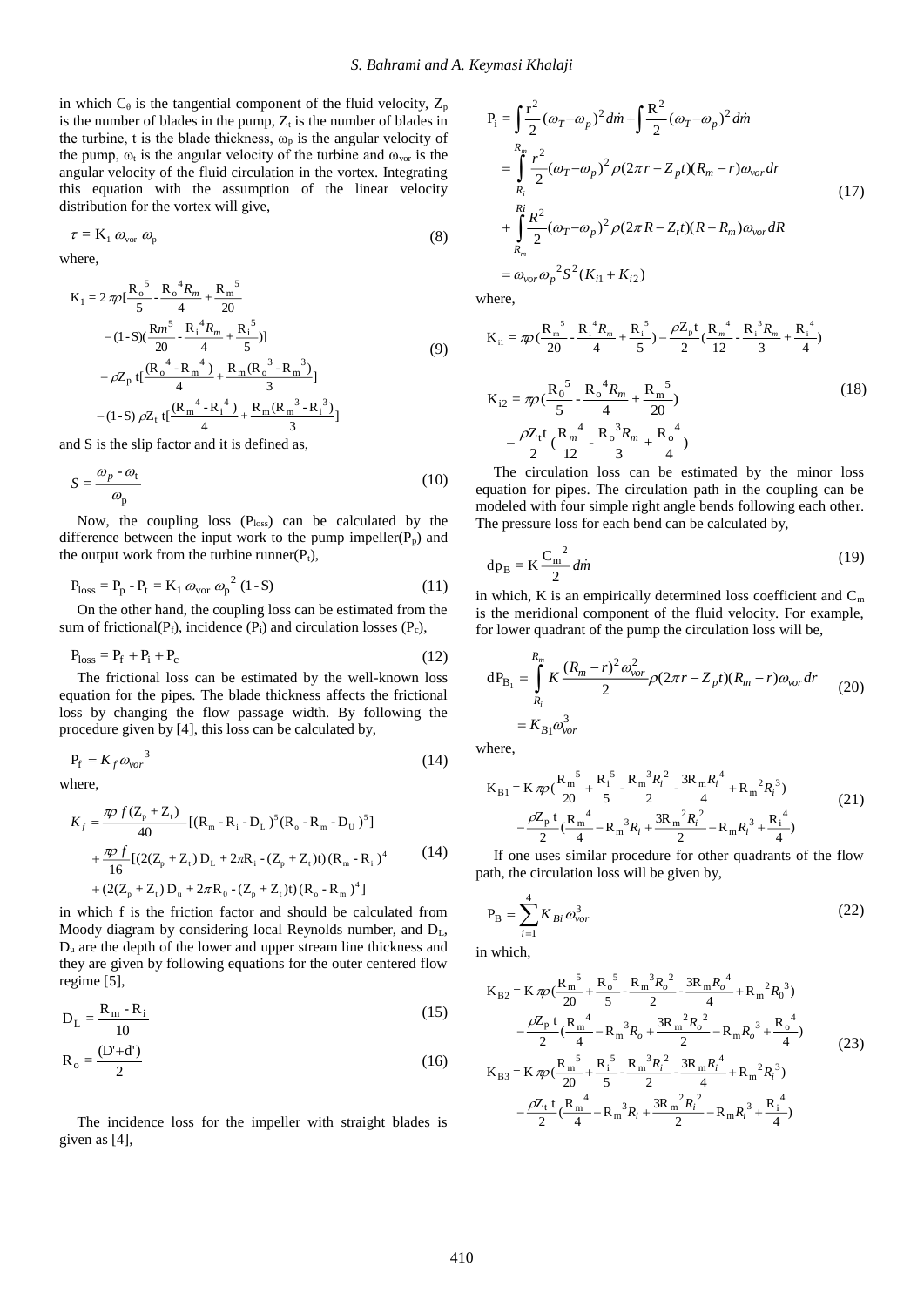$$
K_{B3} = K \pi p \left( \frac{R_m^5}{20} + \frac{R_i^5}{5} - \frac{R_m^3 R_i^2}{2} - \frac{3R_m R_i^4}{4} + R_m^2 R_i^3 \right)
$$

$$
- \frac{\rho Z_t}{2} \left( \frac{R_m^4}{4} - R_m^3 R_i + \frac{3R_m^2 R_i^2}{2} - R_m R_i^3 + \frac{R_i^4}{4} \right)
$$

Now, by equating the loss given by eq. (11) and eq. (12), the fluid circulation velocity can be calculated( $\omega_{\text{vor}}$ ). After the fluid circulation velocity is calculated, the transmitted torque and other coupling variable can be estimated from respective equations.

#### **3. Variable fill coupling**

In the previous section, the model for fully filled fluid coupling is modified for the partially filled fluid couplings and the governing equations are driven by the assumption of the new flow regime. For couplings with fixed amount of oil, different model parameters can be tuned so that it can estimate different coupling variables with a reasonable accuracy. However, the simulation results show that the model will be accurate only around that fill angle and if the change in the coupling oil volume is large, the model results will deviate from experimental data. This issue is more crucial when the fluid coupling is used as a speed control unit and therefore, the controller regulates the oil volume in the coupling to reach the required speed ratio. Consequently, the equations should be modified to have better accuracy for the change in the oil volume. As it is shown in previous section, the fluid coupling model is developed based on the loss calculation in the coupling. The total loss equation (eq. (11)) is calculated from slip between the pump and the turbine and therefore, it does not depend on the flow regime and the oil volume and the same equation can be used for the variable fill couplings. On the other hand, equations for calculation of frictional, incidence and circulation losses should be studied in more details. The frictional loss is estimated by the loss equation for the pipes and since the equivalent hydraulic diameter, Reynolds number, friction factor and stream length are evaluated in each iteration, it can be used for variable fill coupling with a reasonable accuracy. Incidence loss mostly depends on the relative velocity between the pump and the turbine when it is assumed that the fluid leaves the impeller with the blade angle. Therefore, it is not affected by the flow regime and the oil volume in the coupling. The circulation loss for the coupling is modeled with four simple right angle bends and it is calculated by eq.  $(19)$ . In this equation, K is an empirically determined loss coefficient and it depends on the relative radius of the bend. By variations in oil volume the vortex radius changes in the coupling and fixed loss coefficient is not accurate anymore. To solve this problem in the modified model, the diagram given by White [8] for estimation of the loss coefficient in the right angle bends is used (Figure 4). Consequently, in the modified model, the relative radius is calculated and then the loss coefficient is estimated from Figure 3 in each iteration. The effect of this modification on the model accuracy will be more understandable when the simulation results shows that about 50-60% of the coupling loss is related to the circulation losses. It should be noted that for bends which are used in series, the value of K is not simply additive and the loss coefficient for each bend should be considered to be 80% of the coefficient read from diagram [4].

Another important issue that should be addressed in the variable fill coupling modeling is the variation of the oil temperature. This is because the oil temperature variation will change the oil density and viscosity and consequently, this would affect loss in the coupling which is the basis for coupling modeling. The oil temperature in the coupling is proportional to the transmitted power and coupling slip. Therefore, when the

amount of the oil varies in the coupling, the transmitted power of the coupling will change and consequently, the oil temperature will alter [9]. This issue will be important for coupling without oil circulation and limited slip only. Because, in couplings that are used as a speed reduction unit which have large slip values there is oil circulation circuit that controls the oil temperature.

The oil temperature can be calculated from the steady state heat balance for the fluid coupling,

heat dissipatedin the coupling <sup>=</sup>

heat transferred from coupling to ambient (22)

$$
SP_p = F_H (T_{oil} - T_{air})
$$

where  $T_{air}$  is the ambient temperature and  $F_H$  is the empirical heat transfer coefficient which is a function of coupling rotational speed and diameter [10]. To study the oil temperature effect on the coupling performance couple of simulations are done in the following section.



**Figure 4.** The empirical circulation loss coefficient as a function of bend relative radius [8]

#### **4. Simulation results**

To evaluate the performance of the proposed model, couple of simulations are done for a sample coupling. For this purpose, the available data from one of the well-known fluid coupling manufactures, Rexnord Corporation, is used. In their catalog, the transmittable power by the coupling is given in different fill angles (Figure 5). Also in another table they provide the relationship between the oil volume in the coupling and the fill angle. The simulations are done for 20-inch diameter coupling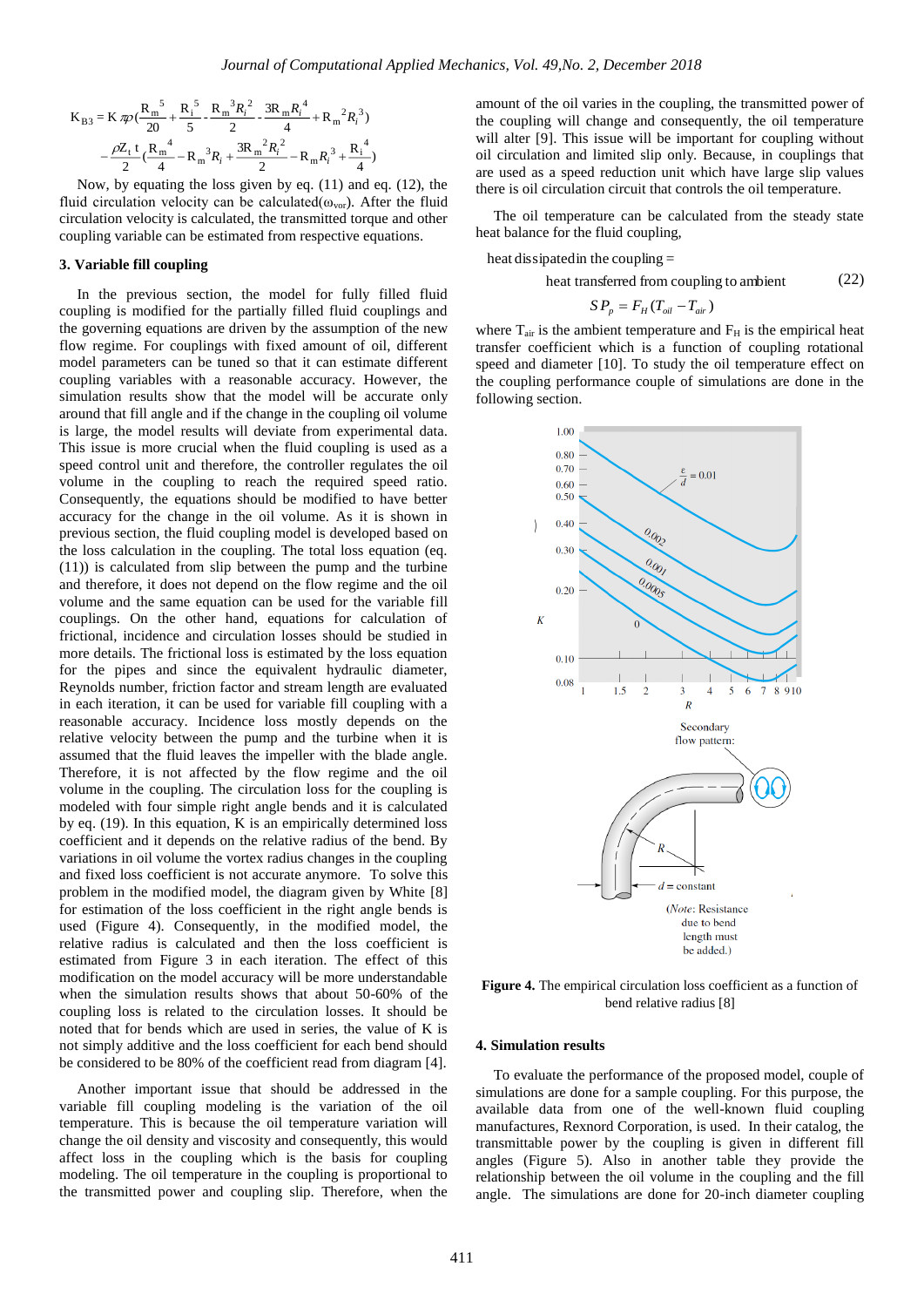(coupling size=1480) and in different fill angles. For this purpose, a code is developed in the Matlab software and the equations are solved simultaneously with Newton-Raphson method.

| Table 1. The effect of modified circulation loss coefficient on model accuracy |  |
|--------------------------------------------------------------------------------|--|
|--------------------------------------------------------------------------------|--|

| Catalog data           |            |                |                                              | Model         |                  |                             | Modified model |                                          |              |
|------------------------|------------|----------------|----------------------------------------------|---------------|------------------|-----------------------------|----------------|------------------------------------------|--------------|
| Input<br>power<br>[hp] | $slip(\%)$ | speed<br>[RPM] | fill<br>angle $\lceil$ <sup>o</sup> $\rceil$ | power<br>[hp] | oil<br>temp.[°C] | error<br>$\lceil \% \rceil$ | power<br>[hp]  | oil<br>temp. $\lceil {^{\circ}C} \rceil$ | error<br>[%] |
| 100                    | 3.8        | 1170           | 64                                           | 99.99         | 69.78            | $-0.01$                     | 99.99          | 70.71                                    | $-0.01$      |
| 87.5                   | 3.3        | 1170           | 68                                           | 88.70         | 64.17            | 1.37                        | 87.39          | 64.59                                    | $-0.13$      |
| 75                     | 3          | 1170           | 73                                           | 78.49         | 60.51            | 4.65                        | 75.56          | 60.50                                    | 0.75         |
| 67.5                   | 2.9        | 1170           | 77                                           | 71.98         | 58.81            | 6.64                        | 68.22          | 58.60                                    | 1.06         |
| 60                     | 2.7        | 1170           | 80                                           | 64.90         | 56.65            | 8.17                        | 60.70          | 56.27                                    | 1.17         |
| 55                     | 2.7        | 1170           | 83                                           | 61.82         | 56.13            | 12.40                       | 57.09          | 55.68                                    | 3.81         |

**Table 2.** Oil temperature effect on original coupling model

| Catalog data           |            |                |                     | Fixed oil temperature |                  |                         | Variable oil temperature |                  |              |
|------------------------|------------|----------------|---------------------|-----------------------|------------------|-------------------------|--------------------------|------------------|--------------|
| Input<br>power<br>[hp] | $slip(\%)$ | speed<br>[RPM] | fill<br>angle $[°]$ | power<br>[hp]         | oil<br>temp.[°C] | error $\lceil\% \rceil$ | power<br>[hp]            | oil<br>temp.[°C] | error<br>[%] |
| 100                    | 3.8        | 1170           | 64                  | 99.99                 | 60               | $-0.01$                 | 99.99                    | 69.78            | $-0.01$      |
| 87.5                   | 3.3        | 1170           | 68                  | 88.80                 | 60               | 1.49                    | 88.70                    | 64.17            | 1.37         |
| 75                     | 3          | 1170           | 73                  | 78.70                 | 60               | 4.93                    | 78.49                    | 60.51            | 4.65         |
| 67.5                   | 2.9        | 1170           | 77                  | 72.00                 | 60               | 6.67                    | 71.98                    | 58.81            | 6.64         |
| 60                     | 2.7        | 1170           | 80                  | 65.30                 | 60               | 8.83                    | 64.90                    | 56.65            | 8.17         |
| 55                     | 2.7        | 1170           | 83                  | 62.50                 | 60               | 13.64                   | 61.82                    | 56.13            | 12.40        |

**Table 3.** Oil temperature effect on modified coupling model

| Catalog data           |            |                |                     | Fixed oil temperature |                  |           | Variable oil temperature |                  |              |
|------------------------|------------|----------------|---------------------|-----------------------|------------------|-----------|--------------------------|------------------|--------------|
| Input<br>power<br>[hp] | $slip(\%)$ | speed<br>[RPM] | fill<br>angle $[°]$ | power<br>[hp]         | oil<br>temp.[°C] | error [%] | power<br>[hp]            | oil<br>temp.[°C] | error<br>[%] |
| 100                    | 3.8        | 1170           | 64                  | 99.99                 | 60               | $-0.01$   | 99.99                    | 70.71            | $-0.01$      |
| 87.5                   | 3.3        | 1170           | 68                  | 86.76                 | 60               | $-0.85$   | 87.39                    | 64.59            | $-0.13$      |
| 75                     | 3          | 1170           | 73                  | 75.98                 | 60               | 1.31      | 75.56                    | 60.50            | 0.75         |
| 67.5                   | 2.9        | 1170           | 77                  | 69.11                 | 60               | 2.39      | 68.22                    | 58.60            | 1.06         |
| 60                     | 2.7        | 1170           | 80                  | 61.85                 | 60               | 3.09      | 60.70                    | 56.27            | 1.17         |
| 55                     | 2.7        | 1170           | 83                  | 58.64                 | 60               | 6.61      | 57.09                    | 55.68            | 3.81         |

| Catalog data           |            |                |                     | Model         |                                               |                         | Modified model |                  |              |  |
|------------------------|------------|----------------|---------------------|---------------|-----------------------------------------------|-------------------------|----------------|------------------|--------------|--|
| Input<br>power<br>[hp] | $slip(\%)$ | speed<br>[RPM] | fill<br>angle $[°]$ | power<br>[hp] | oil<br>temp. $\lceil$ <sup>o</sup> C $\rceil$ | error $\lceil\% \rceil$ | power<br>[hp]  | oil<br>temp.[°C] | error<br>[%] |  |
| 100                    | 3.8        | 1170           | 64                  | 99.99         | 60                                            | $-0.01$                 | 99.99          | 70.71            | $-0.01$      |  |
| 87.5                   | 3.3        | 1170           | 68                  | 88.06         | 60                                            | 0.64                    | 87.39          | 64.59            | $-0.13$      |  |
| 75                     | 3          | 1170           | 73                  | 78.26         | 60                                            | 4.34                    | 75.56          | 60.50            | 0.75         |  |
| 67.5                   | 2.9        | 1170           | 77                  | 71.94         | 60                                            | 6.58                    | 68.22          | 58.60            | 1.06         |  |
| 60                     | 2.7        | 1170           | 80                  | 65.11         | 60                                            | 8.51                    | 60.70          | 56.27            | 1.17         |  |
| 55                     | 2.7        | 1170           | 83                  | 62.08         | 60                                            | 12.87                   | 57.09          | 55.68            | 3.81         |  |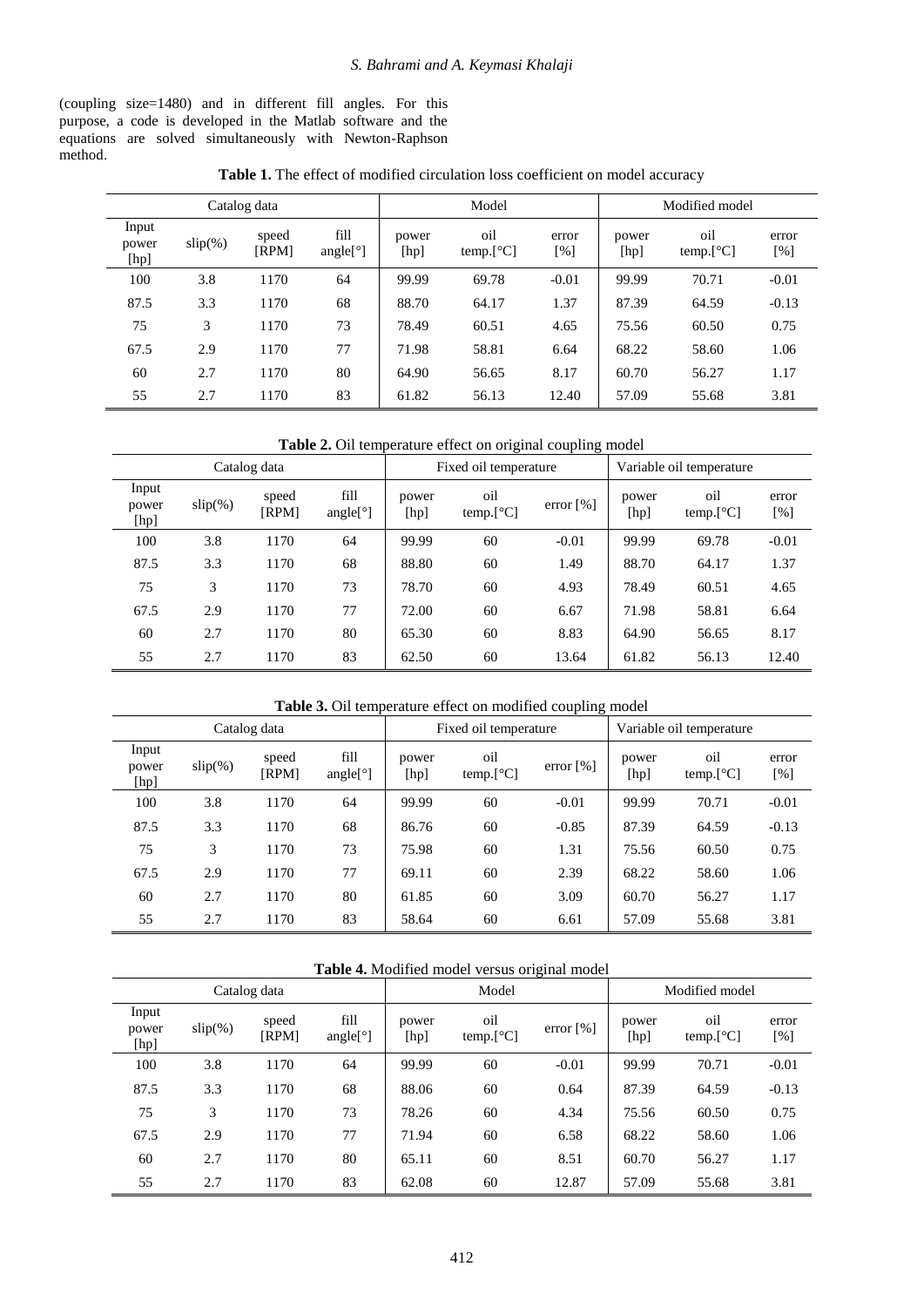

**Figure 5.** fill angle definition and its effect on the coupling oil volume

Different simulation has been done to evaluate the effect of oil temperature and modified circulation loss formulation. In first simulation, the effect of variable circulation loss coefficient has been investigated. For this purpose, the performance of original model and the modified model has been evaluated in different operating points and different fill angles. The results of these simulations are given in Table 1. The results show that the new estimation method for circulation loss coefficient can improve the model accuracy. This improvement is greater for larger fill angles where fluid vortex diameter is reduced and circulation losses are increased. The is clear because, in the given diagram for the loss coefficient for modified model, the coefficient of circulation losses increased by reduction of the fluid vortex diameter.

Another simulation is done to study the effect of oil temperature on both models. The results of these simulations are shown for original model and modified model in Table 2 and Table 3 respectively. As it is clear, the calculation of the oil temperature for each operating point can improve the model accuracy in different operating points.

In the last simulation both modified circulation loss and the variable oil temperature are considered at the same time. The results of this simulation are summarized in Table 4. As the results show, the model accuracy for variable fill coupling can be improved very well by using new estimation method for circulation loss coefficient and taking into account the oil temperature variations.

The model error increases as the power decreases for both models. This is because, the model has few parameters such as loss coefficient that should be tuned for each coupling. These parameters are assumed to be fixed but as we know they are not. Usually these parameters are tuned so the model have the best performance in the design point (full power). When the model deviates from the design point the model accuracy will be degraded because of the assumption of fixed parameters. This issue needs more investigation in future works.

#### **5. Conclusion**

In this paper, the original model for the partially filled coupling has been modified to have better performance for the variable fill couplings. Since fluid coupling model is based on the loss calculations, coupling loss equations have been examined and a new method has been suggested to evaluate the circulation losses for the variable fill coupling. Moreover, the effect of oil temperature variations on the model performance has been studied and blade thickness has been included in the coupling model. The suggested modification on modeling accuracy has

been investigated by couple of simulations and the obtained results are compared with the experimental data from a coupling manufacturer. The simulation results have been shown that the suggested modifications can improve the model accuracy very well.

#### **Nomenclature**

- *Cθ* : Tangential component of the fluid velocity
- *d* : Cup diameter
- *d'* : Vortex diameter
- *D* : Center to center distance of the cups
- *D'* : Center to center distance of the fluid vortex
- $D<sub>L</sub>$ : Depth of the lower stream line thickness
- D<sub>u</sub> : Depth of the upper stream line thickness
- *f* : Friction factor
- *F* : Defines oil volume fraction
- $F_H$  : Empirical heat transfer coefficient
- *K* : Empirically determined circulation loss coefficient
- *P<sub>c</sub>* : Circulation loss
- *Pf* : Frictional loss
- *Pi* : Incidence loss
- *Ploss* : Coupling loss
- *PP* : Input power
- *Pt* : Output power

*r*

*R*

- : Element radius (Figure. 2)
- : Element radius (Figure. 2)
- *Ri* : Inner radius of the coupling
- *R<sup>m</sup>* : Mean radius
- *Ro* : Outer radius of the coupling
- *S* : Slip factor
- *t* : Blade thickness
- *Tair* : Ambient temperature
- *Toil* : Oil temperature
- *Zp* : Number of blades in the pump
- *Zt* : Number of blades in the turbine
- $\omega_{p}$ : Angular velocity of the pump
- $\omega_{t}$ : Angular velocity of the turbine
- $\omega_{\text{vor}}$  : Angular velocity of the fluid circulation
- $\tau$  : Coupling torque